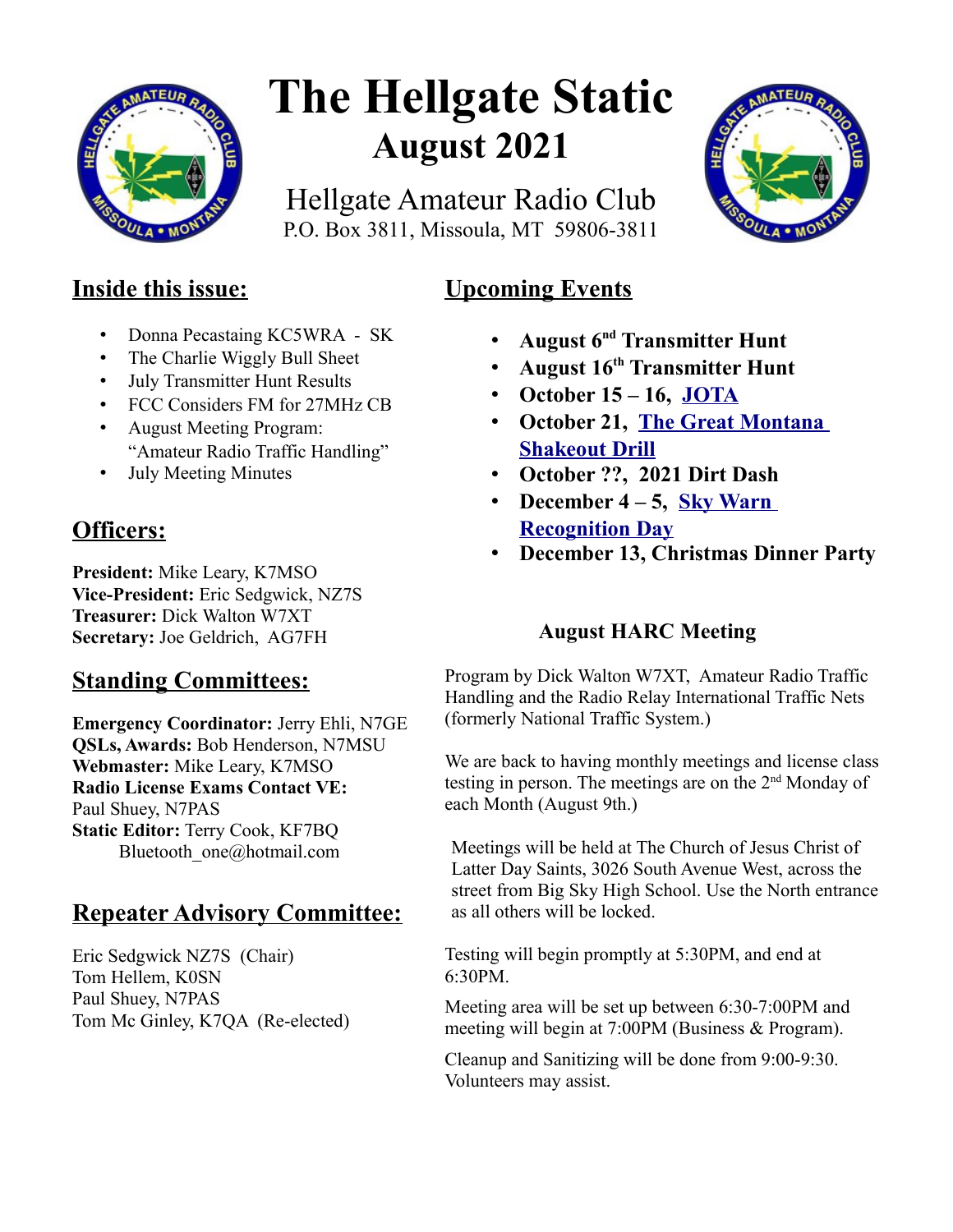#### **Donna Pecastaing KC5WRA Silent Key**



Working the Ovando Gran Fondo Donna at 2013 Grizzly Triathlon



Donna Pecastaing KC5WRA, longtime HARC member and club Secretary, passed away at St. Patrick Hospital on July  $4<sup>th</sup>$ .

Donna was licensed in New Mexico prior to moving to Montana and upgrade to general class soon after. She was a very frequent net control operator for the HARC Wednesday night VHF net and was also a member of the Montana Traffic Net on 80 meters. A dedicated and enthusiastic HARC member, she participated in Tour of the Swan River Valley, Ovando Gran Fondo and many other activities.



Donna loved to play piano at the yearly HARC Christmas parties. Having been a piano teacher for many years, she also graciously gave of her time and talent playing piano at local rest homes.

We will miss you and that wonderful smile, Donna.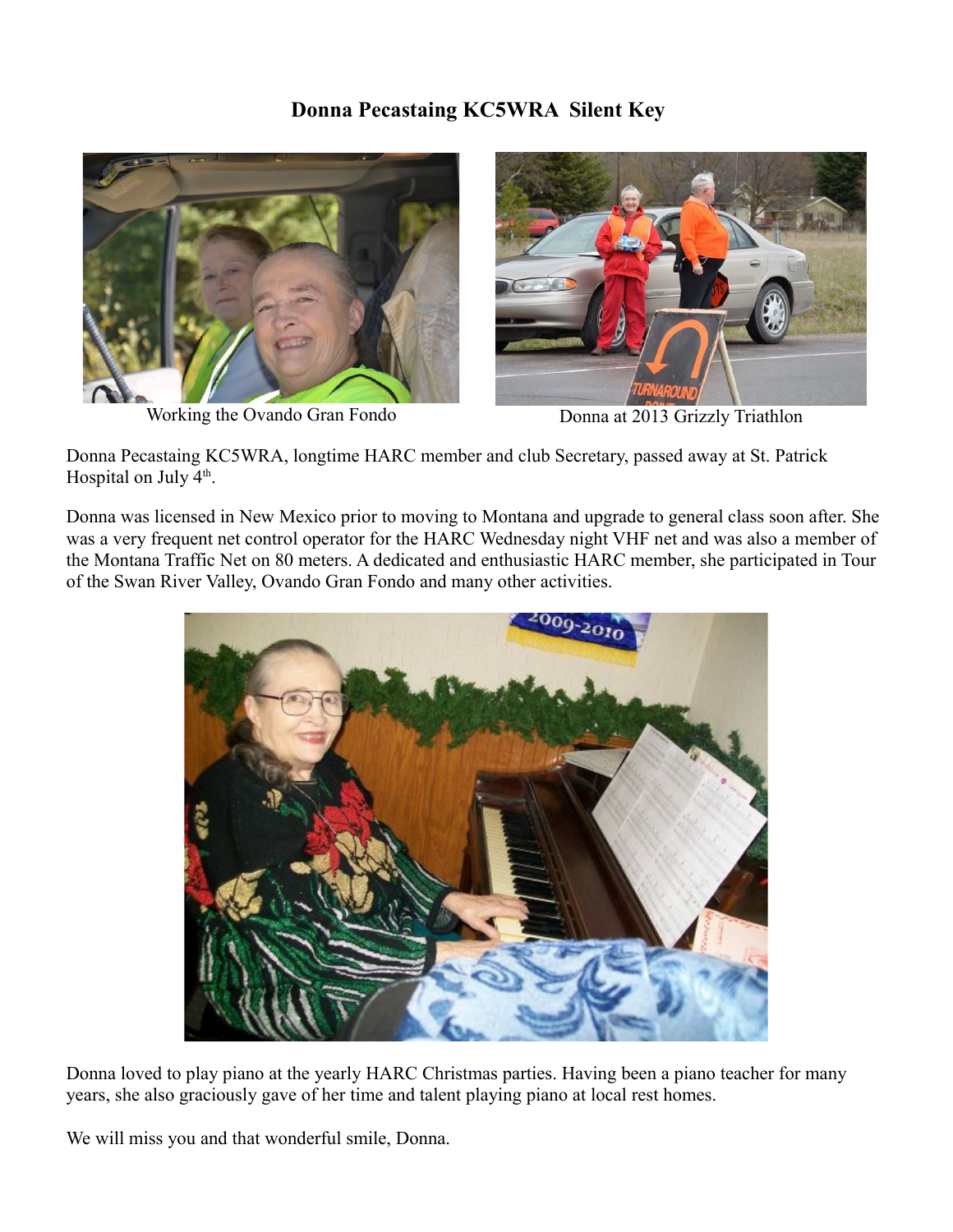#### **THE CHARLIE WIGGLY BULLSHEET**

News and Views from HARC's CW ops

By Dick Walton W7XT

Amateur radio operators, at least of the American sub-species, tend to fall broadly into two groups, sometimes called, rather facetiously, "tinkerers" and "talkers." The first emphasize experimentation and building in their pursuit of the hobby; the second devote their time to exercise of their radio equipment. There are now very few, if any hams<sup>1</sup> who are exclusively technical experimenters; in radio's early years, however, there were only tinkerers. Even in the old tube equipment, discrete component days, there were a good many talkers, and with the advent of widely available commercial equipment they became the vast majority of the ham population. The most exclusive segment of this group today make up the market for commercially produced wire dipoles.

For the most part, our two terms now designate categories of emphasis in hobby activities. Within each there are sub-categories of various sorts. In this installment of the CWBS I will say a few words about one variety of talker, the traffic handler. With this species of the ham genus I am well acquainted, being a card carrying, officially recognized member. How did that happen, and why?

I first heard of hams when I was about the same age as my youngest grandchild is now, that is to say, a third grader at the old Paxson School. Coming into town from the west on old Highway 10 one day with my father, I noticed a sign by the side of the road somewhere along where the business establishments now begin. It read something like, "Calling Frequency 3910." I asked my father what that meant and he said only that it was "for the hams," which told me almost nothing.

Several years later I heard amateur radio signals for the first time at a friend's house, acquired an old radio in a wooden cabinet, a set that had a short wave band, and began to listen regularly. A year or so after that, I passed the novice test, turned much of the earnings from my after school job (72 ½ cents an hour) into radio equipment and became a devotee of the hobby. College and a professional position brought the curtain down on that phase of my radio career. I even let my license lapse.

Several years after returning to Missoula a sudden impulse brought me to drag my old receiver out of storage, dust it off, and tune around the bands. That led me to brush up my knowledge, take the necessary tests, and recover my license and my old call. My equipment confined me to CW, phone operation by that time having mainly migrated to SSB. One evening I stumbled upon a slow CW traffic net. I began to check in (QNI) from time to time, and soon made the acquaintance of Judge William Smith, W7GHT. With his tutelage I became a regular and weekly Net Control Station (NCS) on IMN, the Idaho Montana Net. The work the net did in dealing with the great southern Idaho flood of the Snake River hooked me on traffic handling.

I had discovered that ham radio's purpose was not merely personal amusement; rather, it provided an essential public service, one especially important in times of disaster. Fulfilling that obligation, I learned, required considerable knowledge, skill and practice, a new and welcome challenge.

<sup>1</sup> One now frequently sees "ham" in reference to amateur radio all in capital letters, apparently in the erroneous belief that the word is an acronym. No one knows for certain how we came to be called "hams" and our hobby "ham radio," but the best bet is that when commercial and governmental use of radio was taking off, radio experimenters were often the source of QRM, some of it quite deliberate, earning them the moniker "ham," a derogatory term for bad actors.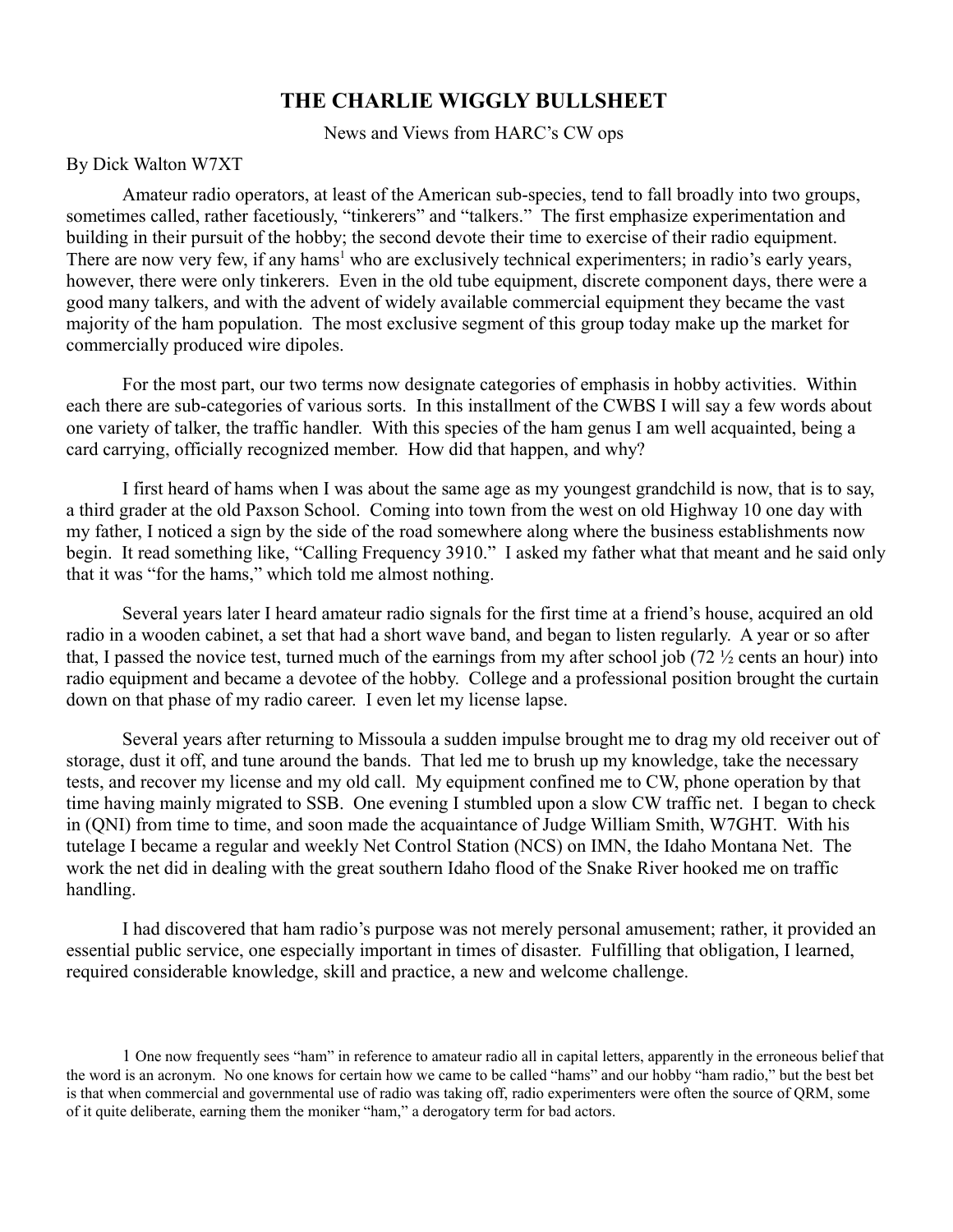#### **July 2 Meter Transmitter Hunt Results**

For the July 19<sup>th</sup> hunt, Mike K7MSO was the fox, and was using the club transmitter hunt controller. Terry KF7BQ found him in 26 minutes followed within seconds by Aaron N7BIO, They were followed by the team of Paul N7PAS and Dave K7MTD, Joe AG7FH and Eric NZ7S.

The next hunts will be Friday August  $6<sup>th</sup>$  and Monday August  $16<sup>th</sup>$ . Have fun and bring a friend.

If you are interested in being the "fox" at one of our hunts, contact Terry KF7BQ.

Participants may check in prior to the hunt on the 146.90 repeater. Unlicensed persons are welcome to participate without checking in.

- For this hunt, the fox's callsign will be W7PX.
- The hunt will be held on the simplex frequency of: 146.560 MHz
- The transmissions will begin at: 7:00 PM Local Time
- The hunt may continue for 2 Hrs, longer at the fox's option.
- The fox will transmit for approximately two minutes and then be silent for 1- 4 minutes.
- The fox will not significantly change transmitted power levels during the hunt.
- The fox will be in a location accessible by the public, without charge and will not be inside of a building.
- For this hunt the fox will be within the Missoula Valley, and in a place accessible by vehicle.
- For this hunt, participants can begin the hunt from anywhere he or she prefers.
- After the first hour of the hunt, the fox may at his or her discretion, provide hunters with clues to the fox's location.
- We would like the hunt to be fun for all. If you have suggestions on how we can improve this or future hunts please let us know.
- Drive carefully and observe all traffic statutes during this hunt, for everyone's safety.
- Have fun, we are all novices at this and the object is to have a good time.

## **FCC Considers Allowing FM Modulation on 11 Meter Citizens Band**

Cobra Electronics, a major manufacturer of 11 meter Citizens Band radios has petitioned the FCC to allow frequency modulation to be used as an alternative to the currently authorized amplitude modulation and single side-band modes. So far the FCC seems to be receptive to the idea. FM is allowed in most European countries that have a 27 MHz Citizens Band.

## **August Meeting Program**

 Program by Dick Walton W7XT, Amateur Radio Traffic Handling and the Radio Relay International, Traffic Nets (formerly National Traffic System.)